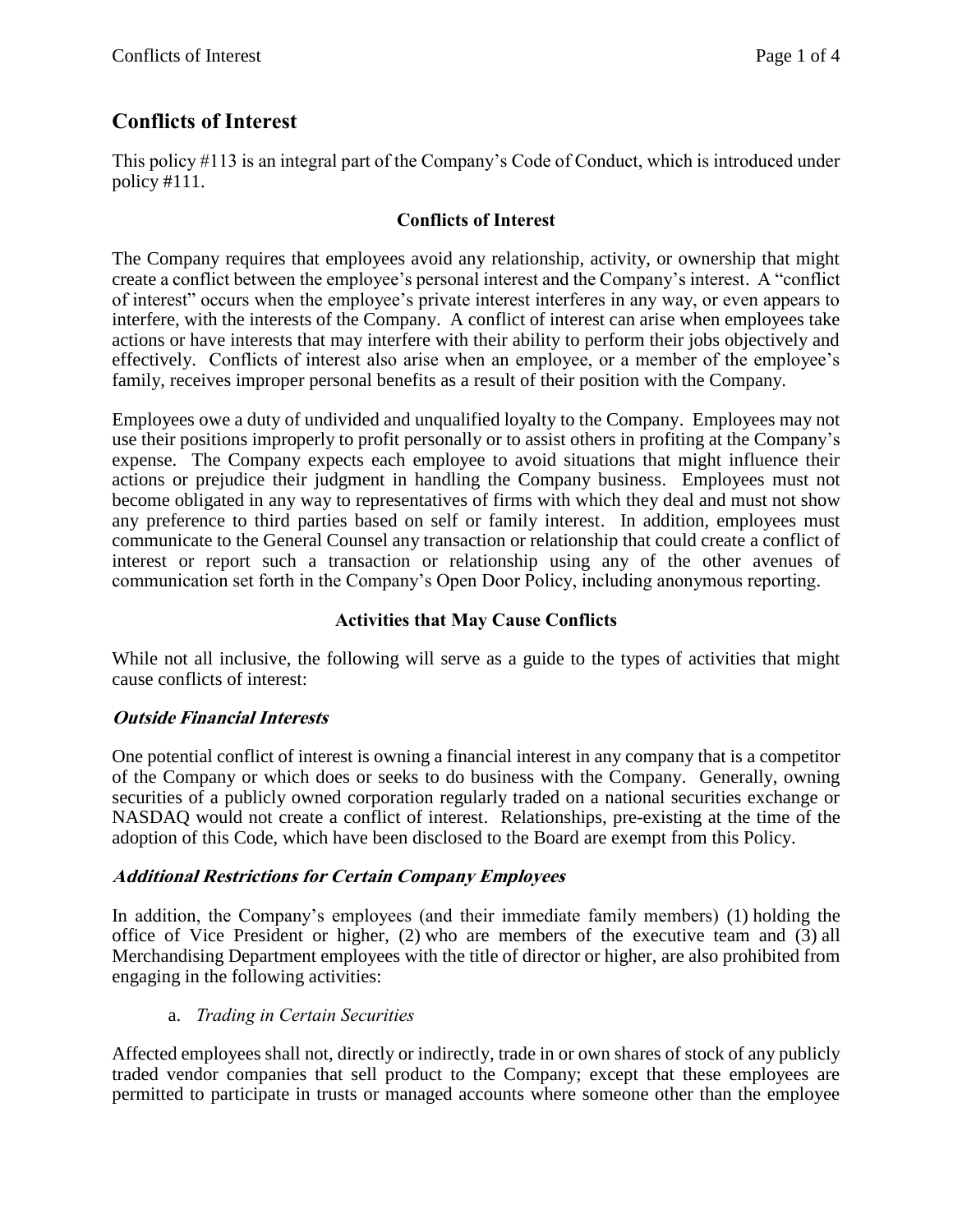makes investment decisions that might include stocks of these companies, and employees can purchase mutual funds which might hold shares in these vendor companies.

## b. *Restrictions on Certain Business Activities*

Affected employees are further prohibited from:

- Conducting business, not on the Company's behalf, with any of the Company's vendors, suppliers, contractors, agencies, or any of their employees, officers or directors.
- Representing the Company in any transaction in which an employee or a family member, has a personal interest or in any transaction with an entity in which an employee or a family member have a substantial personal interest.
- Disclosing or using confidential, special or inside information about the Company or the Company's customers, suppliers, business partners for the profit or advantage of an employee or an employee's family members.
- Competing with the Company in the purchase, sale or ownership of property or services or business investment opportunities.
- Engaging in outside business activities or employment incompatible with the Company's right to the employee's full-time employment and efficient service.

## **Gifts**

Other than common courtesies usually associated with accepted business practices such as (and primarily) meals for business purposes, employees should not accept any of the following, but not limited to: gifts, payments, fees, services, special privileges, vacations, pleasure trips, use of recreational facilities or vacation homes, loans (other than conventional loans from lending institutions), or other favors from any person or business organization that does or seeks to do business with, or is a competitor of, the Company. With respect to tangible gifts, no company employee may accept gifts either individually or cumulatively, having a fair market value of more than \$250 per year, and in no event may any gifts in the form of cash or marketable securities be accepted. The Company recognizes that it is not easy to turn down gifts which may in fact be made out of genuine generosity, so the Company is providing an alternative with respect to a gift that does not comply with this policy: (1) return it with a letter saying why you did so, or (2) give it to the Company, so that the Company may either donate it to a charity or find some other use for it, or (3) submit a one-time exception request to the Human Resources Department for logging and consideration.

## **Loans**

An employee may not lend to or borrow from any customer, supplier, contractor or any person connected with the same. An employee may however, obtain a personal loan from the Company's lenders that are on terms no more favorable than those available to the general public.

## **Services for Competitors/Vendors**

An employee may not perform work or render services for any competitor of the Company or for any organization which does business or seeks to do business with the Company, outside of the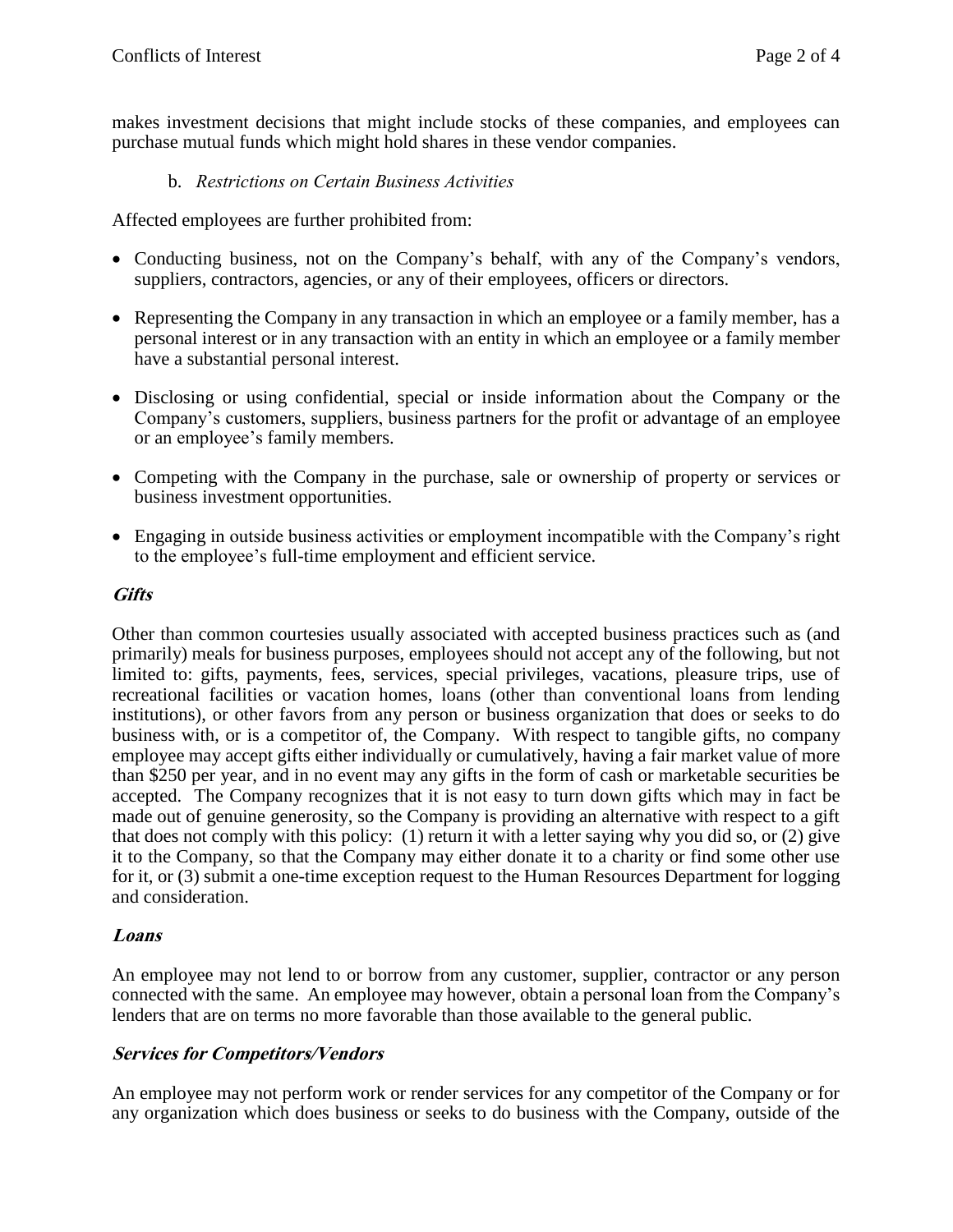normal course of your employment with the Company, without the approval of the General Counsel (or the Board of Directors, if the employee is an executive officer, senior financial officer or director). An employee cannot serve as a director, officer, or consultant of that organization, or permit the employee's name to be used in a way that would suggest a business connection with that organization, without the General Counsel's approval.

#### **Participation on Boards of Directors**

Employees and officers may not serve as a director of any other for-profit company, other than on behalf of the Company, without the approval of the Chief Executive Officer. Executive officers, senior financial officers, or financial directors may not serve in such capacity without prior approval of the Company's Board of Directors.

## **Use of Undisclosed Information**

Employees may have important information not generally known to the public about the Company or other corporations with which the Company is doing business (such as a publicly traded vendor, a service provider, software company, customer, or otherwise). The personal use of any such information for the personal profit or advantage of an employee or anyone else is strictly prohibited by the Company. Furthermore, individuals could be found to be in violation of federal securities laws if they take advantage of such information by (a) trading in the Company's or another corporation's stock, or (b) furnishing information to others in connection with the trading of such stock. Important information includes, but is not limited to, sales and earnings figures, major contracts, plans for stock splits, acquisitions or mergers, real estate transactions, and new projects contemplated by the Company. Employees should not, without proper authority, give or release data or information of a confidential nature concerning the Company or other corporations that the Company does business with to anyone not employed by the Company, or to another employee who has no need for such data or information. Nothing in this Policy prohibits any person from reporting potential violations of law to relevant government authorities.

For further information, see Insider Trading in Securities policy #115 and the Open Door, Anti-Retaliation and Review policy #121.

#### **Improper or Unethical Payments**

No employee of the Company shall give, or promise to give, any consideration to another person or entity in connection with the Company's business, if the giving of such consideration is, or appears to be, an improper or unethical compensation or inducement. For the purpose hereof, the term "consideration" means anything of value or advantage, tangible or intangible, including such things as services rendered, or influence exercised, or promised to be exercised, for another's benefit.

It is presumed that the giving of such consideration is improper or unethical compensation or inducement if:

 The consideration is so excessive as to suggest improper purposes. (For instance, an excessively high fee paid to individual arranging contracts with government officials may be, or may appear to be, improper because part of such consideration could be channeled to the government officials involved).